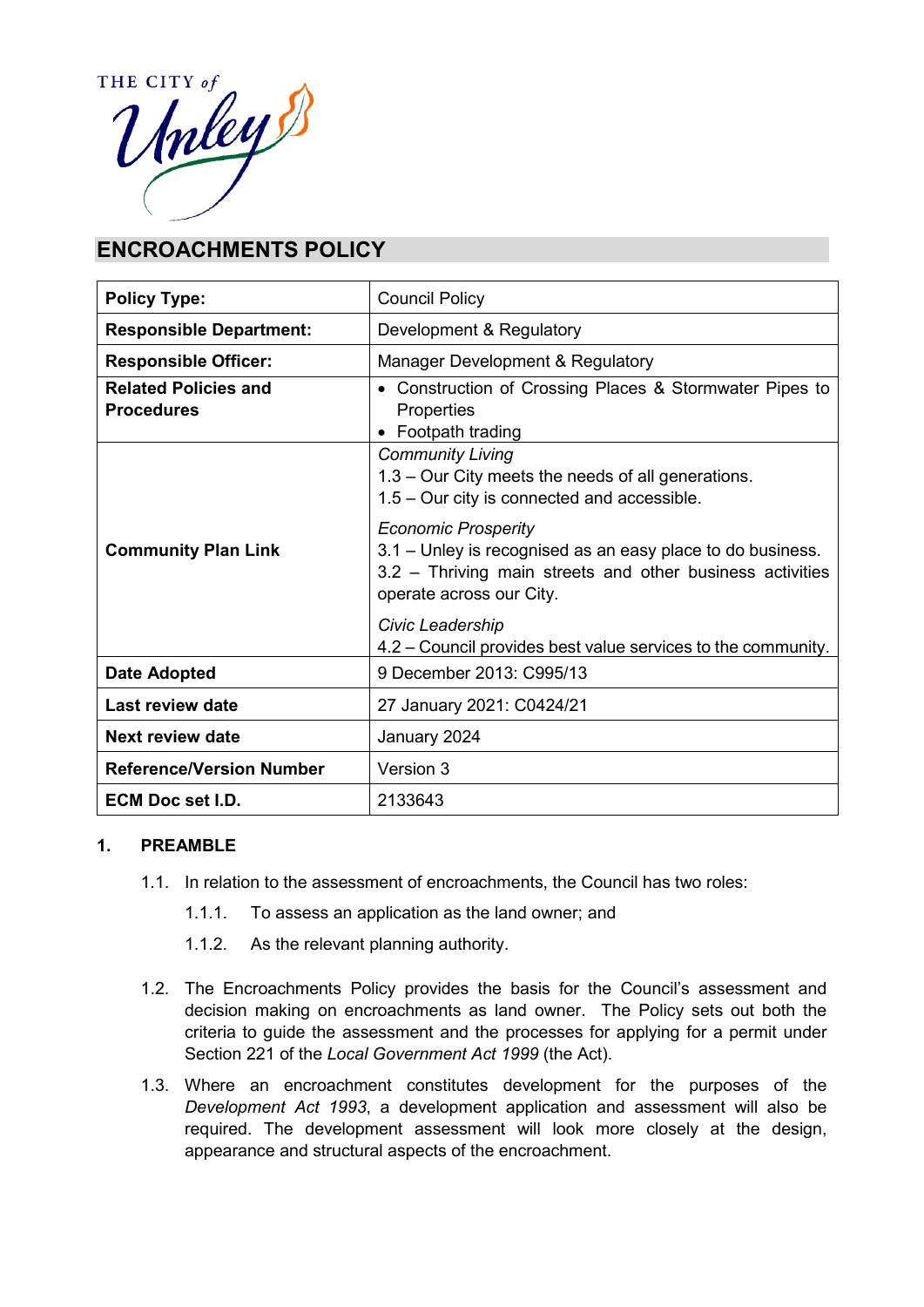1.4. Assessment under each process will be separate and distinct where both approvals are required.

## **2. SCOPE**

- 2.1. The policy applies to all applications for building work in, on or under public land.
- 2.2. This policy is applicable under Section 221 of the Act.

#### **3. POLICY PURPOSE/OBJECTIVES**

- 3.1. Council has obligations under Section 221 of the Act in relation to control of work on roads, and in particular to ensure those works are appropriately authorised.
- 3.2. All permit applications will be assessed on merit. The fact that a proposed encroachment meets the criteria should not lead to an assumption that the encroachment will be approved. The overall impact on the amenity of the area if the permit is approved, and the impact on the proposed development if the permit is refused, will also be considered.

## **4. DEFINITIONS**

#### 4.1. **Cornices, sunscreens, hoods and other such projections**

- 4.1.1. Encroach no more than 1.5m into public space with a width not exceeding beyond 10 metres of site frontage;
- 4.1.2. Have a minimum height of 3 metres above the level of the footpath and a minimum clearance of 600mm from the kerb or a minimum height of 5.0 metres above the level of a vehicular carriageway;
- 4.1.3. Are not considered to pose a hazard, particularly to pedestrians or other users of public space, for example is not below head height, is not at risk of detaching from the building;
- 4.1.4. Are replacing an existing compliant encroachment of the same dimensions;
- 4.1.5. Are constructed so as to prevent water dripping or discharging onto Council land;
- 4.1.6. Do not preclude street tree planting in a location previously designated for such a purpose;
- 4.1.7. Do not narrow the width of a footpath to desirably less than 1.5m, 1.2m minimum, on public space;
- 4.1.8. Do not interrupt pedestrian movement or public space;
- 4.1.9. Do not obstruct sight lines or visibility to and from pedestrian crossing points or road junctions; and
- 4.1.10. Do not cause any interference to public services.

## 4.2. **Awnings, verandahs, pergolas and freestanding shade structures**

4.2.1. Have a minimum height of 3 metres and not more than 3.7 metres above the level of the footpath measured to the underside of the awning, verandah or pergola, except in the case of retractable awnings which, when fully lowered, shall be at a height above the level of the footpath to provide a clearance of

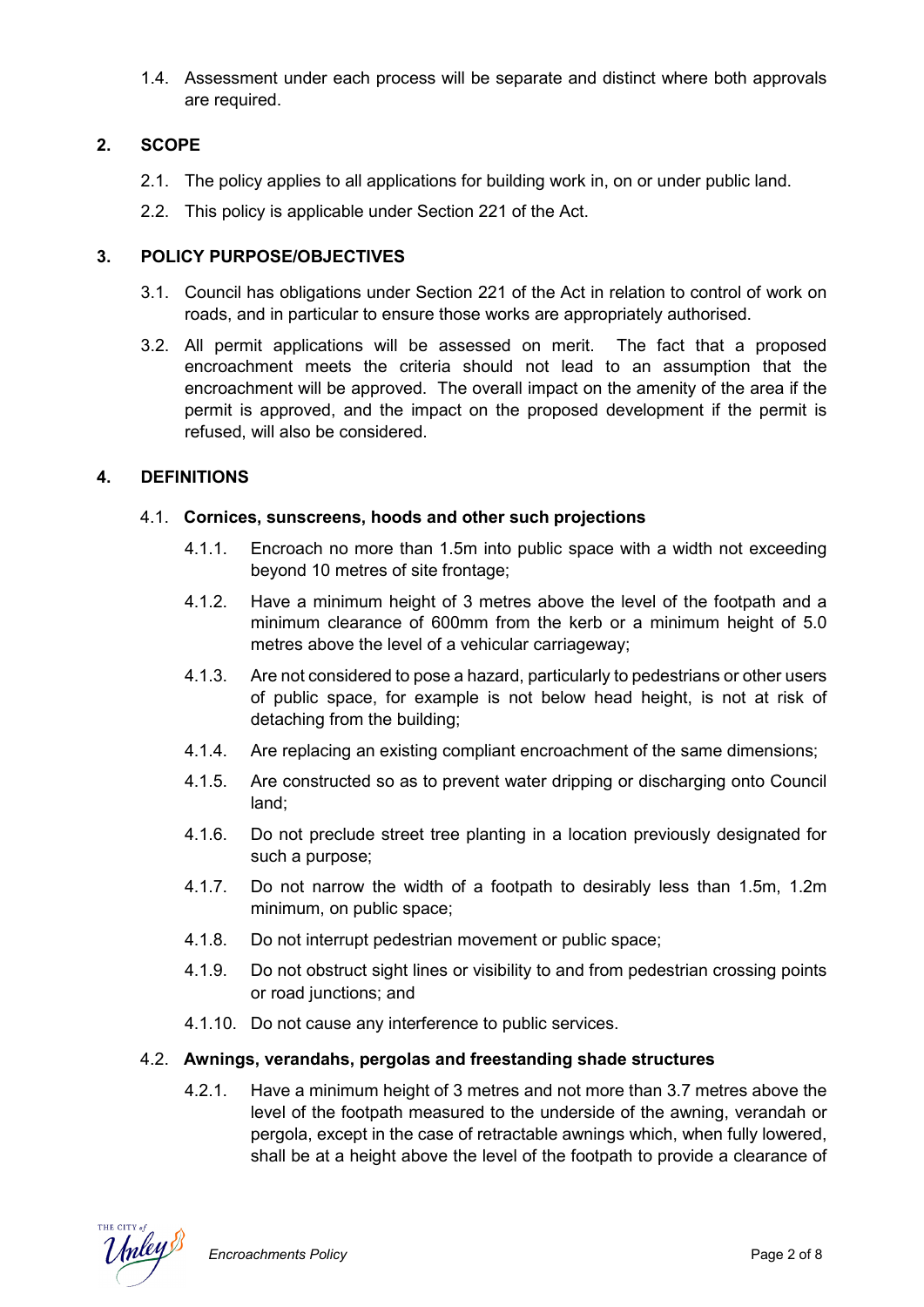not less than 2.5 metres measured to the lowest part of the awning and a clearance of not less than 3 metres when fully retracted;

- 4.2.2. Have a minimum setback of 600mm from the kerb face;
- 4.2.3. Not restrict pedestrian access to less than 1.8 m (or greater if in a high pedestrian area) and 1.5m standard, to minimum 1.2m on any side other than that adjacent the kerb (new);
- 4.2.4. Be constructed so as to prevent water from dripping or discharging onto a footpath;
- 4.2.5. Except where existing character precludes it, verandah encroachments should be of the cantilevered type, rather than being a verandah requiring the support of posts or columns. The street number of the relevant property must be displayed on the verandah in a font size and type approved by the permit issuing officer.

#### 4.3. **Signs**

- 4.3.1. Be at a height above the level of the footpath of not less than 2.5 metres for permanent and rigid material advertisements and 2.3 metres for temporary advertisements made of a flexible or yielding material measured to the lowest part of the sign (new); and
- 4.3.2. Be located such that no part is set back less than 600mm from the kerb face (*new*).

#### 4.4. **Infrastructure**

- 4.4.1. Cables, communications and other services (*new*);
- 4.4.2. Access Pits and Hatches (*new*);
- 4.4.3. Electricity Service connections (*new*);
- 4.4.4. Mechanical and Plant equipment (*new*);
- 4.4.5. Pipes and Services (*new*) and
- 4.4.6. Flagpoles (new).

#### 4.5. **Non-Minor**

- 4.5.1. Balconies (*new*);
- 4.5.2. Freestanding signs (*new*);
- 4.5.3. Underground car parking (*new*);
- 4.5.4. Fully or predominantly enclosed parts of any building which encroach over public space (e.g. increased leasable floor area at, below or above ground level) (*new*); and
- 4.5.5. Enclosed balconies and any structures that exclude access to areas of public space (*new*).
- 4.6. Where a post is erected on Council property, by virtue of an encroachment permit, for the purposes of displaying a sign (or other reasons) Council reserves the right to install its own information signage on these posts. Such information signage may include direction signs for car parking or other relevant community information. Council may also require the street number of the adjacent property to be displayed on the sign or the supporting post in a font size and type approved by the permit issuing officer.

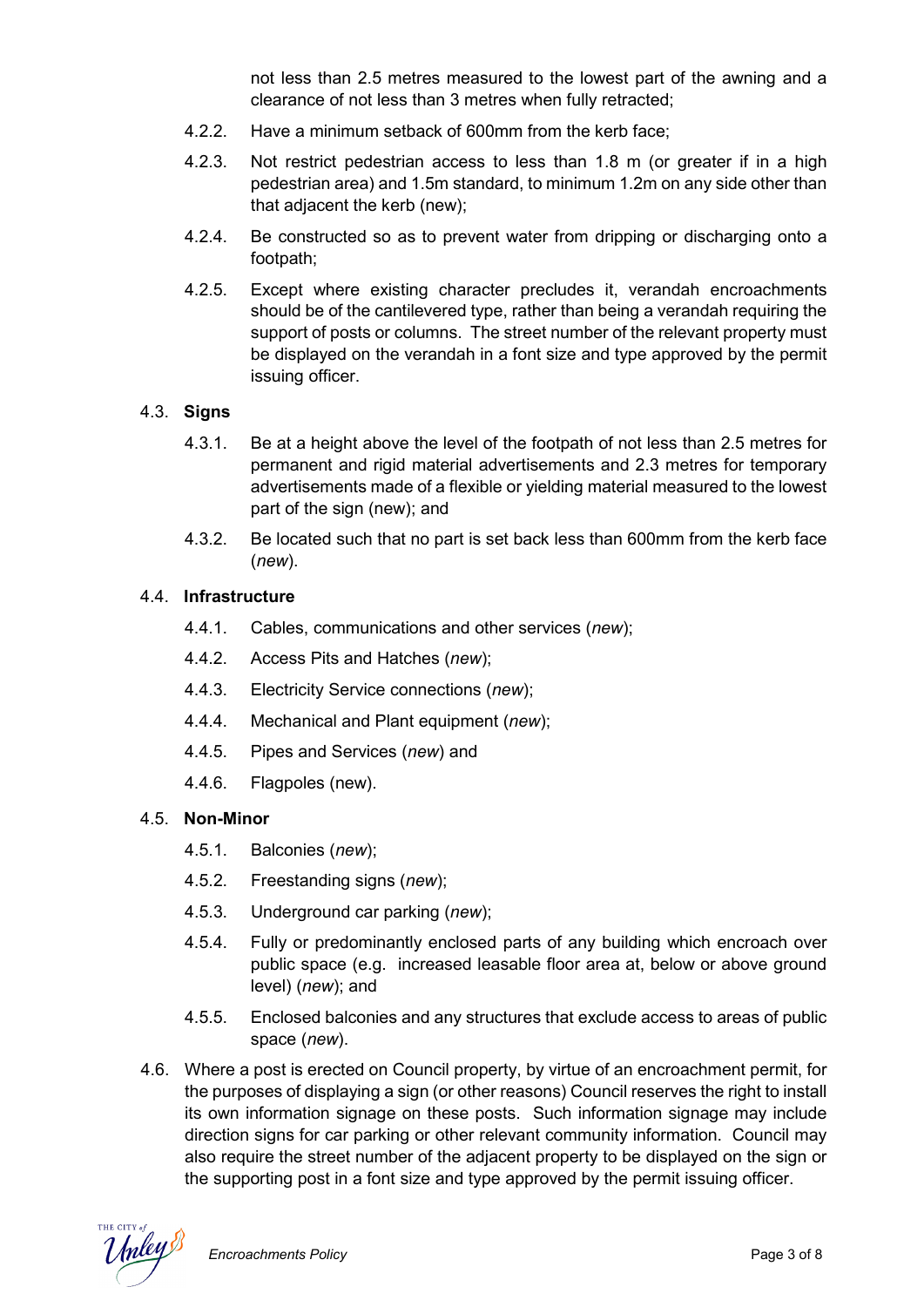## **5. ROLES AND RESPONSIBILITIES**

- 5.1. The officers listed below have a primary role in applying the policy:
	- General Manager City Services
	- Coordinator, Property & Facilities
	- Manager Development and Regulatory

## **6. POLICY STATEMENT**

#### 6.1. **Where to Apply**

6.1.1. All encroachments require a permit unless they are assessed as being excluded from this requirement. Completed applications can be lodged at the Civic Centre.

#### 6.2. **How to Apply for a New Permit**

- 6.2.1. The following information is required as part of an application for an Encroachments Permit:
	- A completed Application Form;
	- A public liability insurance Certificate of Currency to a minimum value of \$20 million;
	- A copy of the Title for the subject land that the encroachment will extend from;
	- A receipt for payment of application fees in accordance with the Council's Schedule of Fees and Charges; and
	- Supporting information including:
	- A site plan of existing conditions indicating the relevant property line boundaries;
	- A graphic representation to a professional standard of the proposed encroachment, including accurate dimensions (including the proposed height and clearance above or below the footpath or carriageway, if relevant).

## 6.3. **Who Can Apply for a New Permit**

6.3.1. Only the owner or body Corporate can be the recipient of a Permit, the owner, the occupier with the owner's permission, or the applicant with the owner's permission may apply for an Encroachment Permit. Where the property is not Torrens Title, permission of all the relevant parties must be obtained. For example, in the case of a Community Title or Strata Title, a permit will only be issued to the Body Corporate and not the individual. In the case of new residential developments involving balcony encroachments, the developer must be the applicant and the permits will be issued to the developer, and then transferred to the Body Corporate when it is established. A single permit can be issued to cover multiple residential balcony encroachments from the one structure.

## 6.4. **Approval Process**

6.4.1. The authority to assess and issue an Encroachment Permit will be delegated to the Chief Executive Officer, who in turn will sub-delegate the responsibility for the assessment of applications for encroachments and the issue of permits. Authority to allow minor variance from the Policy or Operating Guidelines will be delegated to the General Manager, City Services. For a proposal that exhibits major variations to the Policy and Operating Guidelines,

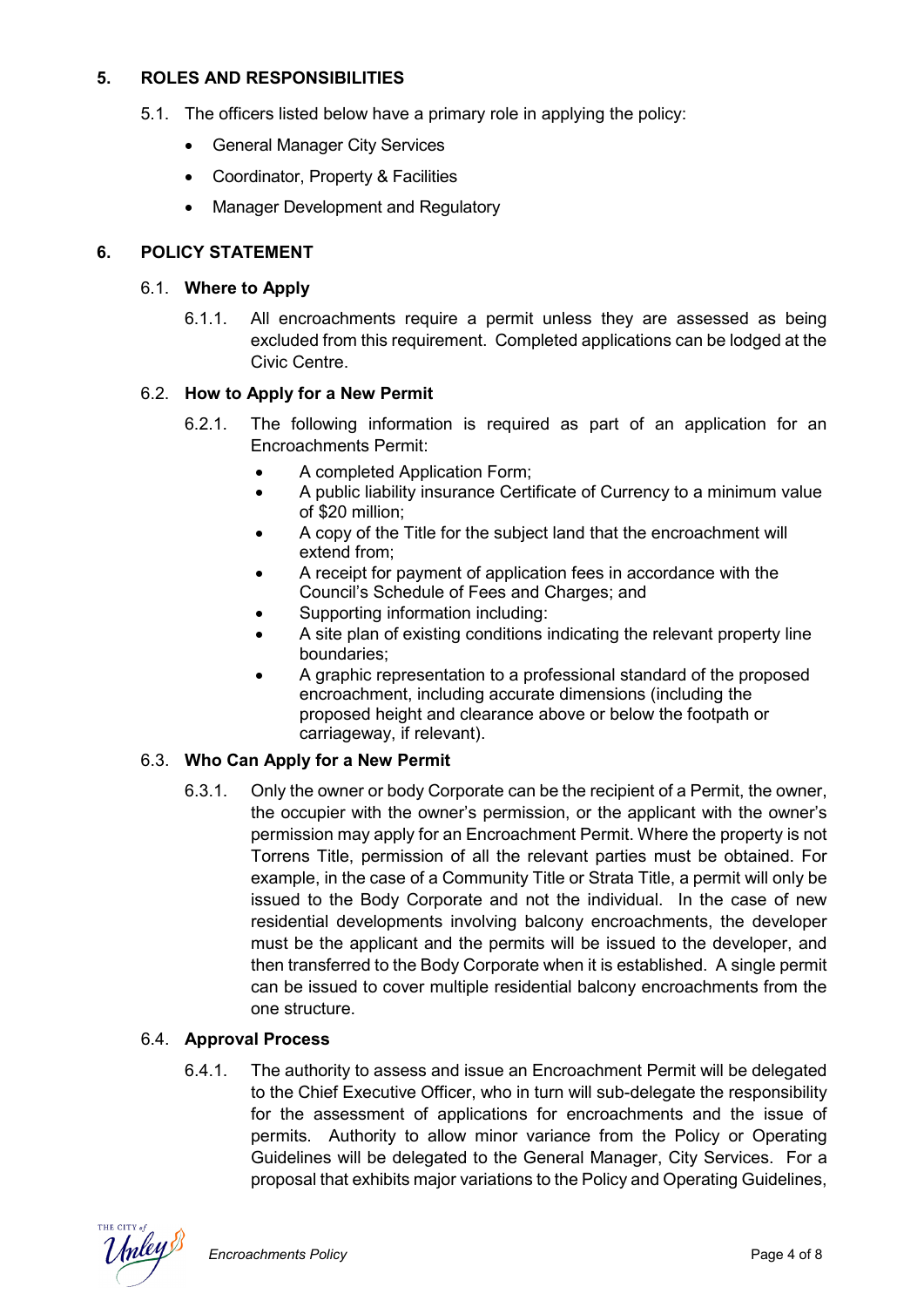the General Manager may determine that the proposal is sufficiently in accordance with the intent of the Policy and Operating Guidelines to refer it to Council for a decision. Where a Development Approval is also required for an encroachment, the actual Encroachment Permit will not be issued until such Development Approval is granted.

## 6.5. **When Development Approval is Required**

- 6.5.1. Encroachments generally involve building work, which constitutes 'development' under the *Development Act 1993*. As a result, a proposed encroachment will generally require both an Encroachment Permit (under the Act) and a Development Approval (under the *Development Act 1993*) before construction can commence. 'In principle' support for an Encroachment Permit is a requirement prior to a development application proceeding to assessment. If a development application is received that includes an encroachment that does not have 'in principle' support for an Encroachment Permit, the development application will be considered hypothetical and will be put on hold until an 'in principle' decision on the Encroachment Permit is made. If an Encroachment Permit is refused, the development application should be:
	- modified to meet the requirements of the Policy;
	- withdrawn; or
	- refused on the basis that it does not have approval of the Council in its role as landlord for the elements that encroach.
- 6.5.2. Once an encroachment has both an Encroachment Permit and Development Approval, these will be issued, and construction can commence. Applicants should contact the Development Assessment staff to discuss the requirements for lodging a development application.

## 6.6. **Encroachment Permit Fees**

- 6.6.1. Fees associated with an Encroachment Permit are detailed and set in the Council's Schedule of Fees and Charges, which is reviewed annually. The fees should vary according to the type of encroachment and be set according to the following principles:
	- reflecting the extent and impact of the encroachment on public space;
	- reflecting the potential for public benefit to be gained from the encroachment; and
	- reflecting the potential for private benefit and/or commercial gain, unless of major public benefit.

# 6.7. **Permit Renewal and Cancellation**

- 6.7.1. An Encroachment Permit is valid for 12 months upon approval unless a longer term is approved by an appropriate delegate, and may be cancelled or amended if:
- 6.7.2. The owner/occupier fails to comply with the permit conditions (including payment of fees) or:
	- There are changed conditions affecting the encroachment, such as increased risk to health or safety; or
	- Other valid reasons require cancellation, such as streetscape upgrades or refurbishment.
- 6.7.3. Council will issue annual renewal notices to permit holders. It is the responsibility of the permit holder to ensure the permit is renewed annually, including the payment of fees and the currency of public liability insurance. If

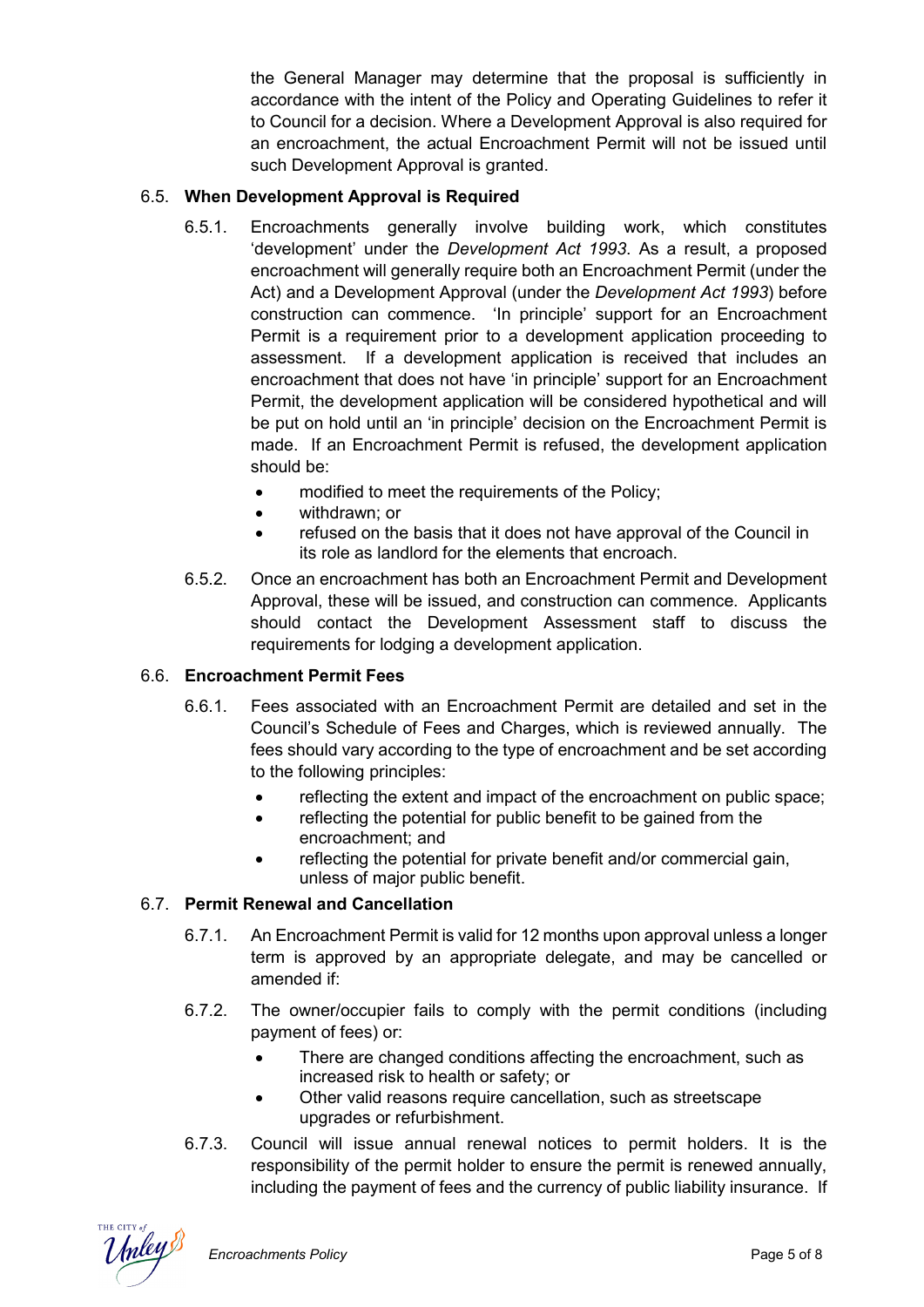a permit lapses or is cancelled (for example due to non-payment of fees), Council should require the land owner to renew the permit or remove the encroachment and reinstate the public realm and any adjacent structure to Council's satisfaction. Council should advise recipients of an Encroachment Permit that it may review the health and safety of the encroachment, its compliance with any conditions and/or request a copy of the owner/occupier's public liability Certificate of Currency at any time.

## 6.8. **Public Liability Insurance**

6.8.1. Permit holders must take out and keep current a public liability insurance policy noting specifically the interest of the Council as an insured party. The policy must insure for the amount of at least twenty million dollars (\$20,000,000), unless otherwise negotiated by Council, and must cover injury, loss or damage to persons or property arising out of the activity carried out under this Permit or the granting of this Permit by the Council. A Certificate of Currency for the policy must accompany the application or the annual renewal of an Encroachment Permit or be presented to Council upon request.

#### **7. POLICY DELEGATIONS**

- 7.1. The officers listed below have sub-delegation under this policy:
	- The Chief Executive Officer will implement this policy.

 Full information about the sub-delegated powers and duties are contained in the Council Delegations Register.

#### **8. LEGISLATION**

- *Local Government Act 1999*
- *Development Act 1993*

## **9. AVAILABILITY OF POLICY**

9.1. The Policy is available for public inspection during normal office hours at:

The Civic Centre,

181 Unley Road, Unley SA 5061.

A copy may be purchased for a fee as determined annually by Council.

It is also available for viewing, download and printing free of charge from the Council's website www.unley.sa.gov.au.

#### **10. DOCUMENT HISTORY**

| <b>Date</b>     | <b>Ref/Version No.</b> | <b>Comment</b> |
|-----------------|------------------------|----------------|
| 9 December 2013 | C995/13: V1            |                |
| 27 January 2015 | C35/2015: V2           |                |
| 27 January 2021 | C042421: V3            |                |
|                 |                        |                |
|                 |                        |                |



*Encroachments Policy* Page 6 of 8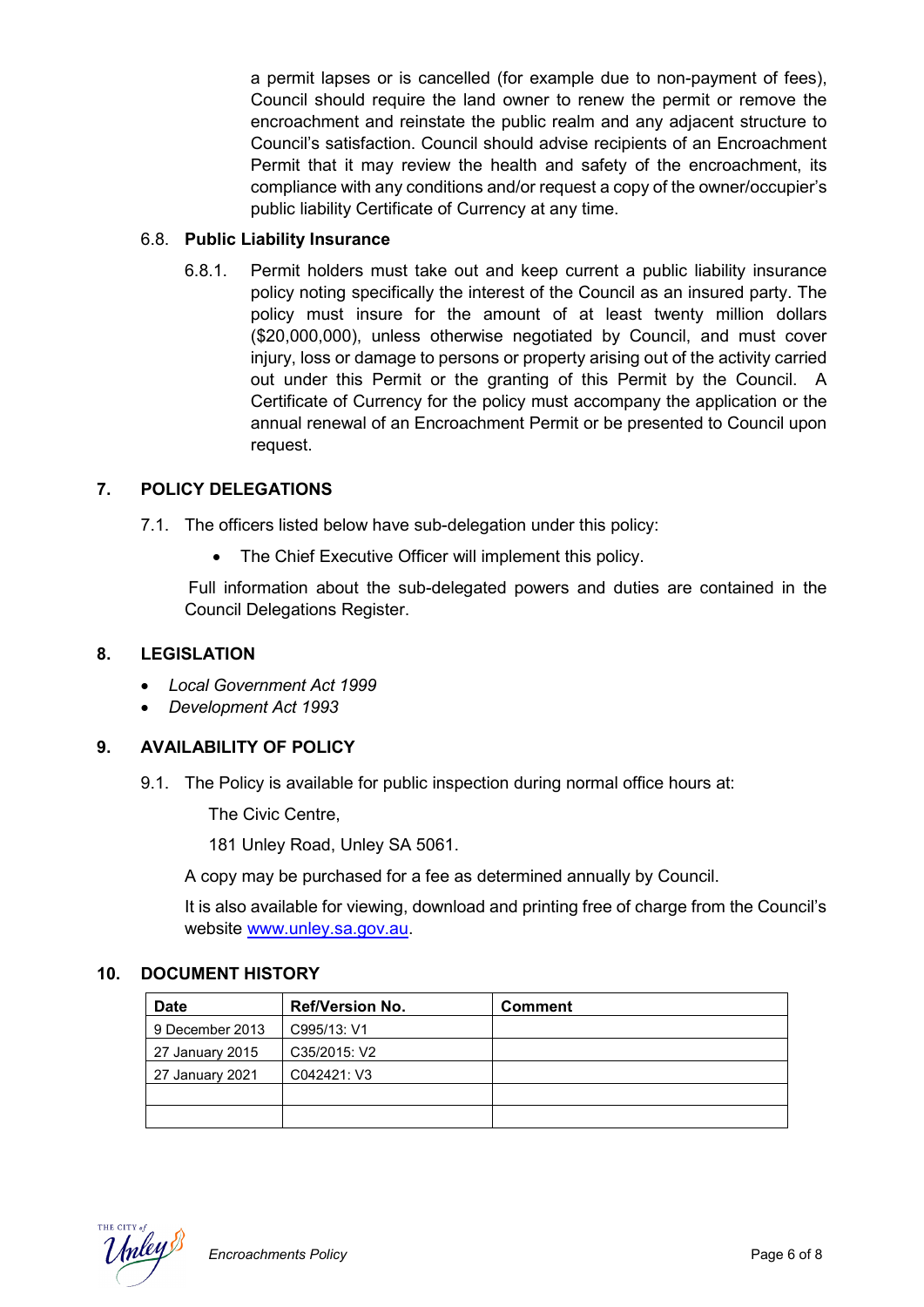## **Road Alteration Permit**

*Local Government Act 1999*

Section 221



| <b>Permit Holder</b>                         | [Insert Name]<br>Name:<br>[Insert Address]<br>Address<br>[Insert Address]                               |
|----------------------------------------------|---------------------------------------------------------------------------------------------------------|
| <b>Permitted Alteration</b>                  | [Insert Description]<br>□ Plan/s attached                                                               |
| Part of Road to be<br><b>Altered</b>         | The part of the public road named [Insert]<br>within the suburb of [Insert]<br>as shown below/attached: |
|                                              | [insert GIS image of road with red box denoting area to be altered]                                     |
| <b>Granted For</b>                           | $\Box$ Term<br>$\sqcap$ Act<br>□ Occasion<br>[Insert Details]                                           |
| Fee                                          | \$[Insert Fee] (GST incl)                                                                               |
| <b>Additional</b><br><b>Conditions</b>       | [Insert Details (if any)]                                                                               |
| <b>Authorised by</b><br><b>City of Unley</b> | Signature of delegate<br>Name and Position of delegate<br>Date                                          |

**This permit is subject to the conditions stated on the permit (see reverse/following pages). This permit may be cancelled at any time for breach of condition.**

**If this permit expires or is cancelled, the Council may remove and dispose of any structure, object or substance erected, placed or installed on the road by virtue of this permit and may recover the costs of undertaking those works from the permit holder.**

See Part 2 of Chapter 11 of the *Local Government Act 1999.*

**Encroachments Policy Page 7 of 8**